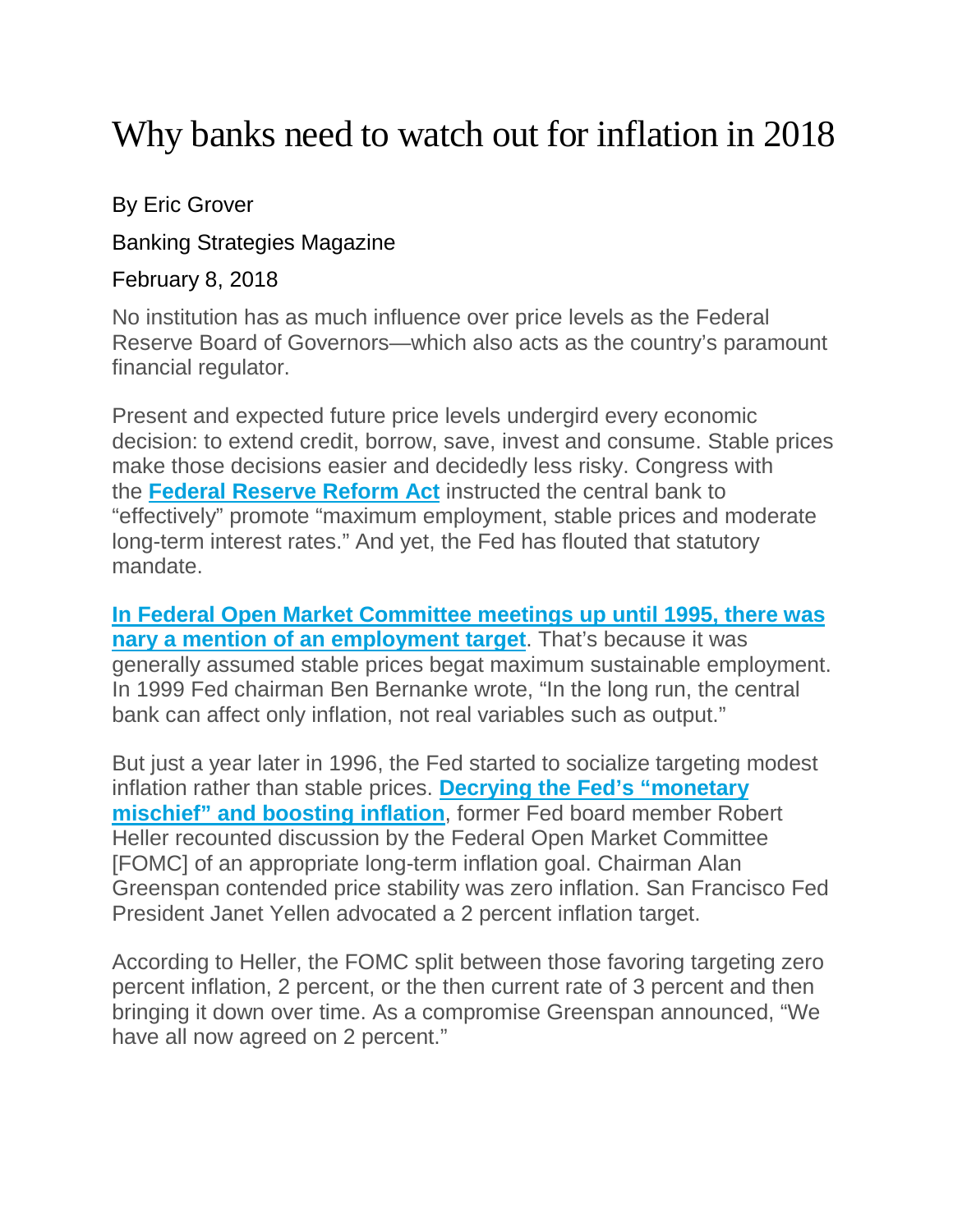In 2012 the Fed on its own prerogative decided **[to target a 2 percent](https://www.federalreserve.gov/newsevents/pressreleases/monetary20120125c.htm)  [inflation rate](https://www.federalreserve.gov/newsevents/pressreleases/monetary20120125c.htm)**, declaring it "most consistent" with its statutory mandate. *However, a 2 percent inflation target is hardly stable prices.* Nobody would consider a mixed martial arts fighter whose weight increased 2 percent every year as having "stable" weight.

At the December 2017 FOMC meeting, it was suggested that the Fed study **[targeting price levels or nominal GDP as a means of boosting](https://www.federalreserve.gov/monetarypolicy/files/fomcminutes20171213.pdf)  [inflation](https://www.federalreserve.gov/monetarypolicy/files/fomcminutes20171213.pdf)** (in lieu of targeting an annual inflation rate). Whatever the mechanism employed, aiming for inflation other than zero is not promoting stable prices.

Paul Volcker—the Fed Chairman who broke inflation's back in the early '80s—is not a fan of the central bank pursuing a little inflation commenting "**[…aiming for 2 percent inflation every year means that after a decade,](http://www.azquotes.com/quote/1371562)  [prices are more than 25 percent higher and the price level doubles](http://www.azquotes.com/quote/1371562)  [every generation. That is not price stability, yet they call it price](http://www.azquotes.com/quote/1371562)  [stability.](http://www.azquotes.com/quote/1371562)**"

Congress has been complicit. It's turned a blind eye to the Fed's flagrantly flouting its instructions. Many congressmen like having an option to blame Fed policy when the economy is weak—and claim credit when growth is robust. The legislature could mandate the central bank boost inflation, but it's politically accountable and congressmen who voted for inflation would be on the hook for having done so.

Thus when the Fed makes rather than implements monetary policy, appointments to its Board of Governors—all of whom sit on the Federal Open Market Committee—wind up consequentially partisan. President Trump put Randal Quarles on the board, nominated economist Marvin Goodfriend and resubmitted Jerome Powell as the replacement for Chairman Janet Yellen. With Yellen's recent departure, he has two more vacancies to fill. With Congress not defending its constitutional prerogative, the new slate of Fed governors could decide 5 percent inflation or deflation represents price stability.

On top of being lawless, promoting modest inflation is bad policy.

Few consumers, businesses or banks lose sleep over inflation as they did in **[1980 when it surged to 13.5 percent.](https://fred.stlouisfed.org/series/FPCPITOTLZGUSA)** Nevertheless, even modest